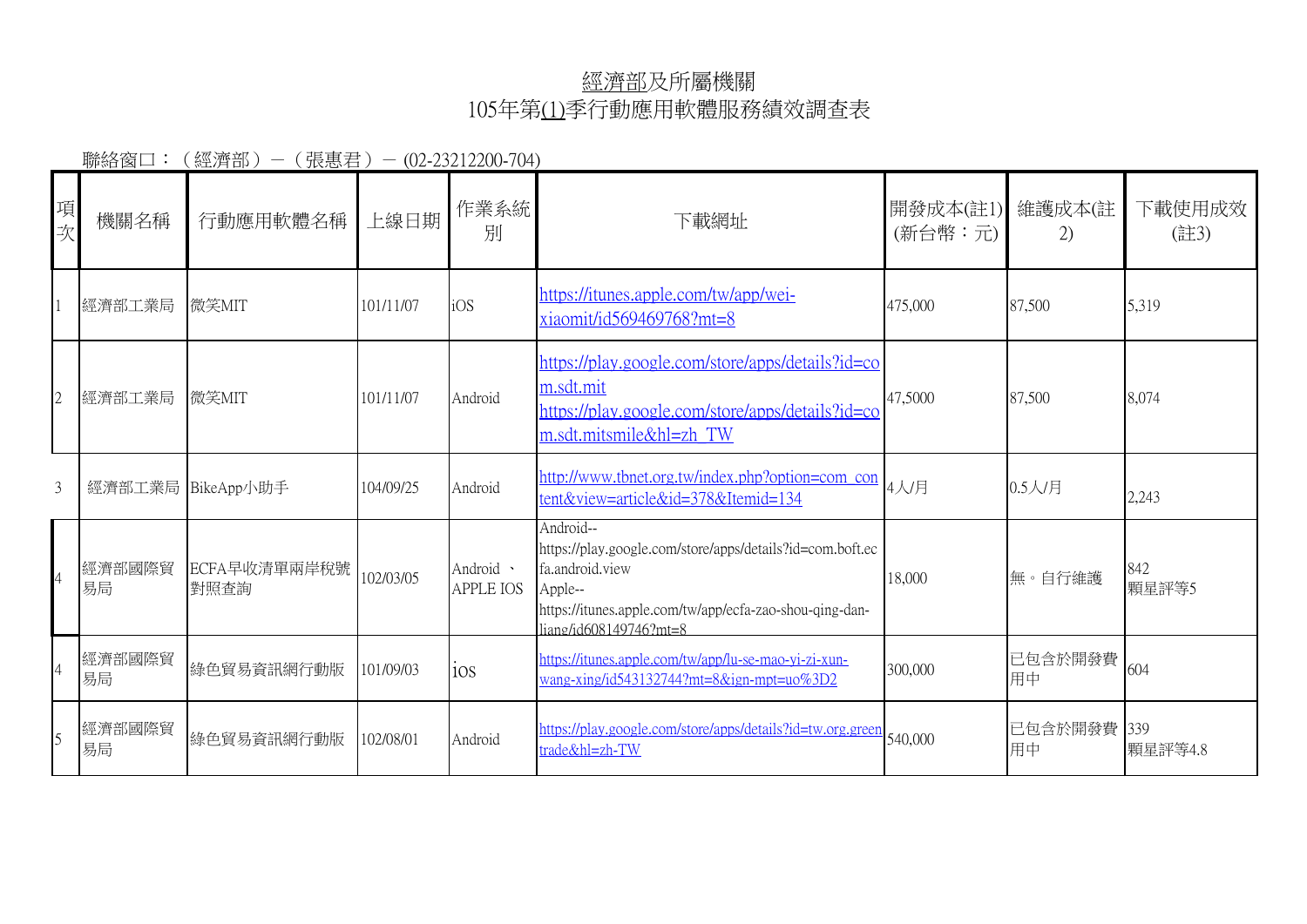| 6              | 經濟部水利署       | 行動水情APP              | 101/01/01                                                                  | Android ·<br><b>APPLE</b><br>$IOS \cdot$ | Android<br>(https://play.google.com/store/apps/details?id=c<br>om.iisigroup)<br><b>APPLE</b><br>IOS(https://itunes.apple.com/app/id487536302)<br>windows phone 8<br>Windows8版 (http://www.windowsphone.com/zh-<br>tw/store/app/%E8%A1%8C%E5%8B%95%E6<br>%B0%B4%E6%83%85/84cf6f1d-1a19-4655-<br>a7e5-5a3b8ef0a4bf) | 486,000                        | 80,000                   | Android(88,764)<br>ios(43,348)<br>Windows<br>phone8(4,454)                          |
|----------------|--------------|----------------------|----------------------------------------------------------------------------|------------------------------------------|-------------------------------------------------------------------------------------------------------------------------------------------------------------------------------------------------------------------------------------------------------------------------------------------------------------------|--------------------------------|--------------------------|-------------------------------------------------------------------------------------|
|                | 經濟部水利署       | 愛河川拚獎金               | 102/01                                                                     | Android ·<br>iOS                         | http://iriver.wra.gov.tw/                                                                                                                                                                                                                                                                                         | 100000                         | 10,000                   | iOS:420<br>Android: 294                                                             |
| 8              | 經濟部能源局 低碳遊澎湖 |                      | Android:101/9<br>122<br>iOS:102/5/29                                       | Android ·<br>iOS                         | Android:<br>https://play.google.com/store/apps/details?id=co<br>m.sixnology.pfun&feature=search_result#?t=W<br>251bGwsMSwyLDEsImNvbS5zaXhub2xvZ3ku<br>cGZ1biJd<br>iOS:<br>https://itunes.apple.com/tw/app/di-tan-you-<br>peng-hu/id633923978?l=zh&mt=8                                                            | Android:315,000<br>iOS:200,000 | 自行維護<br>$(0.1 \sqrt{5})$ | Android:<br>10,112<br>顆星評等: 4.14<br>iOS:<br>2,170<br>顆星評等:4                         |
| $\overline{Q}$ | 經濟部能源局       | 臺灣地區加氣站行動查<br>詢APP程式 | $iOS$ :<br>103/7/11<br>Android:<br>103/7/3<br>Windows<br>Phone:<br>103/7/4 | iOS<br>Android<br>Windows<br>Phone       | iOS<br>https://itunes.apple.com/tw/app/tai-wan-de-qu-<br>jia-qi-zhan/id663110706?l=zh&mt=8<br>Android<br>https://play.google.com/store/apps/details?id=tw 270,000<br>.gov.moeaboe.gasstation&hl=zh TW<br>Windows Phone<br>http://www.windowsphone.com/s?appid=a1165<br>57e-beb7-4f51-8e5c-b58740d1c504            |                                | 140,000                  | Android:<br>1,229<br>顆星評等:4<br>iOS:<br>417<br>顆星評等: 4+<br>Windows:<br>368<br>顆星評等:5 |